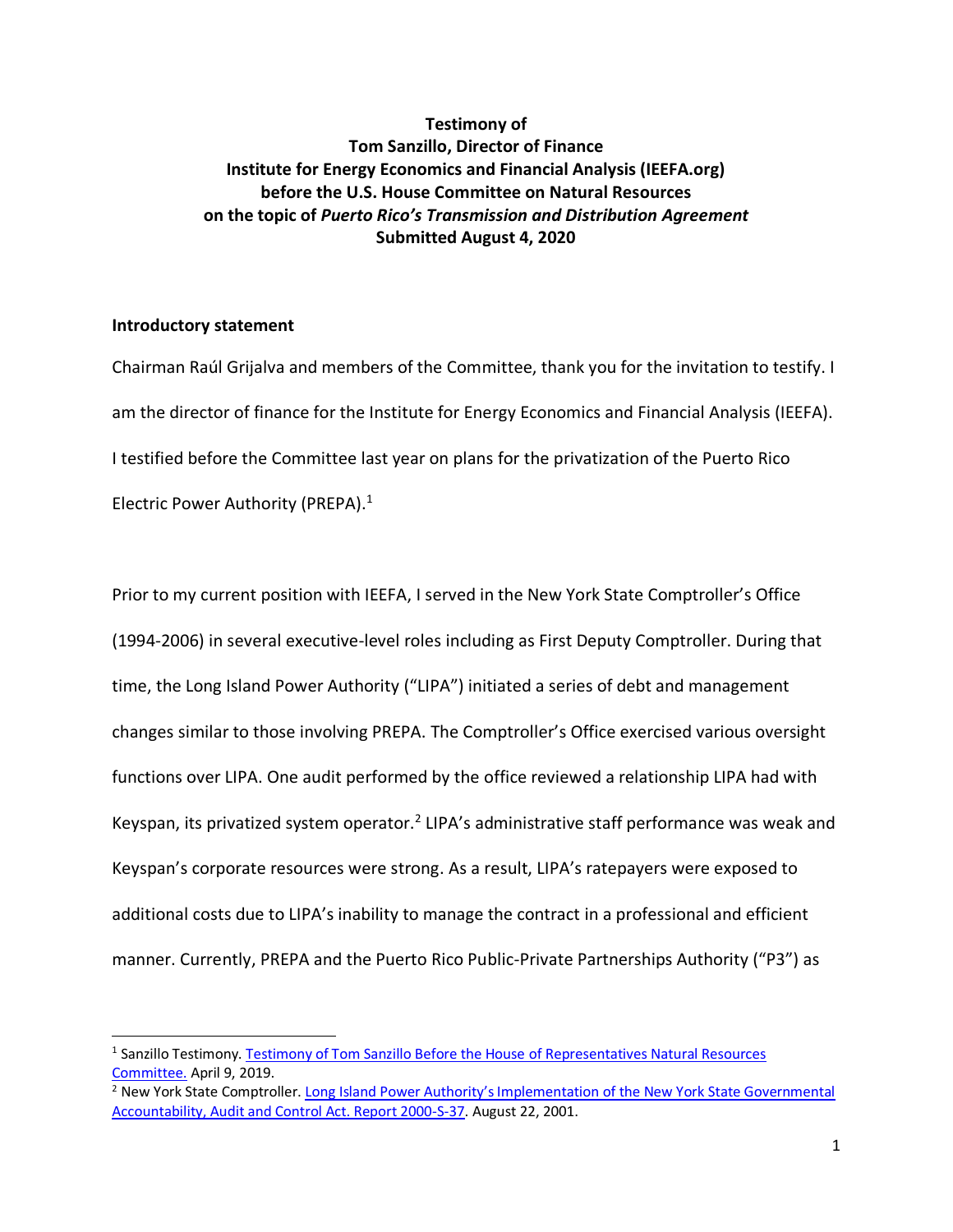the contract administrators for the recently approved LUMA Energy Services (LUMA) are in a weak position to manage the highly complex privatization of PREPA's organization and assets. Before I start, I wish to thank you and your staff for your persistence and patience in the matter of the rebuilding of Puerto Rico.

I submit testimony now on the subject of the LUMA operating agreement with the P3 Authority and PREPA to run Puerto Rico's electricity grid. The scope of the work requires LUMA to manage the transmission and distribution (T&D) and customer service systems, as well as the day-to-day operations of the Authority—its planning, contracting, rate-setting strategies, dispatch activities, power procurement and responsibility to oversight agencies. Far from simply managing the repair, and upgrades to the transmission and distribution system, LUMA will take over the majority of the operational functions of PREPA. Indeed, the only responsibility that appears to remain with PREPA is the payment of the retiree pension obligation.

Exhibit 11 of PREPA's fiscal plan outlines the scope of work of this initiative: $3$ 

- Operation and maintenance of the T&D assets and system, streetlights and meters
- Control center operations, generation scheduling, and economic system dispatch
- Power procurement, integration of renewable generation and distributed energy resources
- End-customer metering, billing, collections service support, new service interconnection
- Outage management, restoration, coordination of emergency planning and storm recovery

<sup>&</sup>lt;sup>3</sup> PREPA. 2020 Fiscal Plan for the Puerto Rico Electric Power Authority, Exhibit 11: Energy Sector Transformation, [Role of GridCo.](https://drive.google.com/file/d/1paRgy0dJBkUH4-5eev7z2SuR0diil8g9/view) (LUMA). June 29, 2020, p.29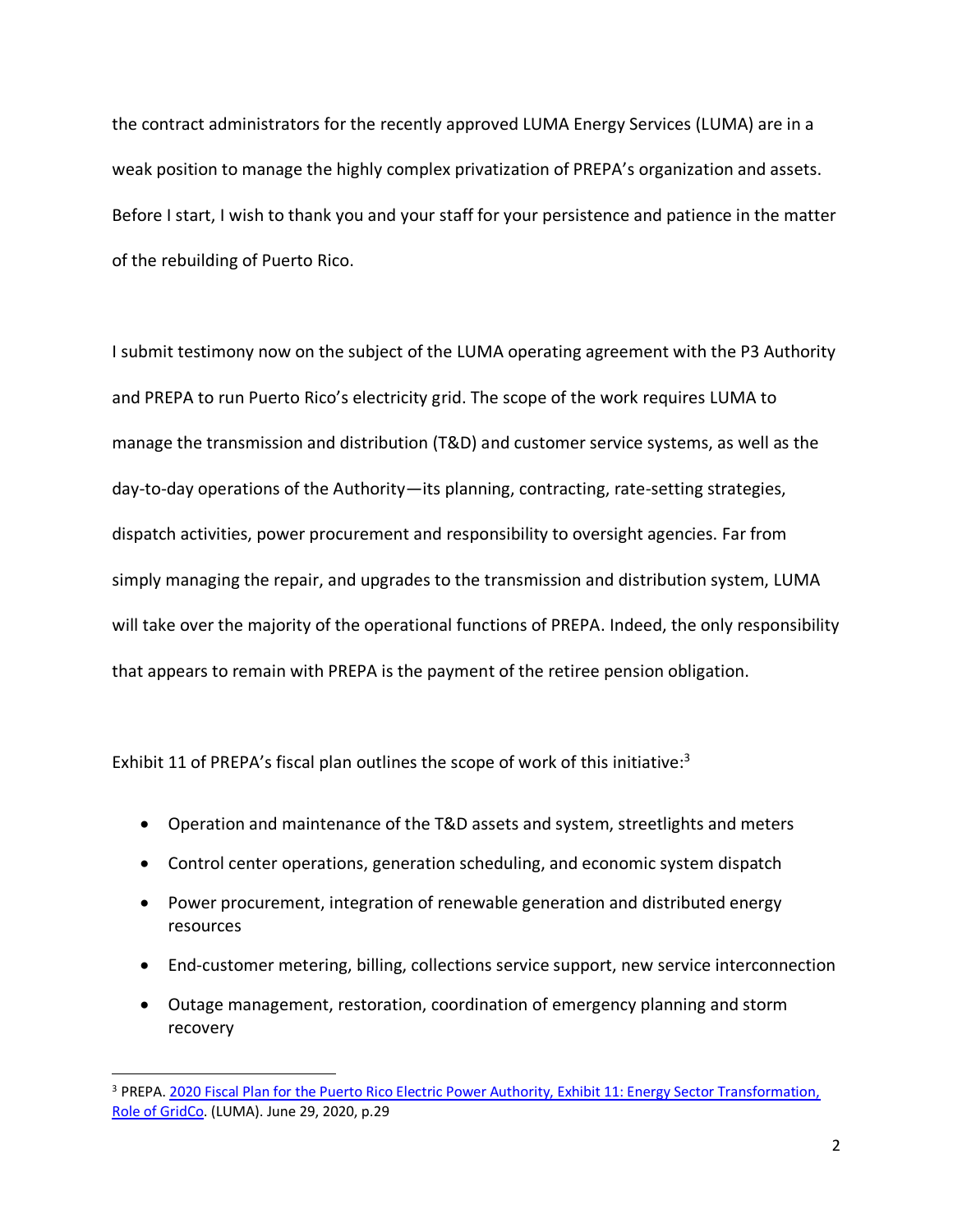- Regulatory and environmental compliance
- Delivery of grid capital expenditures and deployment of federal funding across system

This agreement suffers from the same flaws that have plagued the Authority for years. Left unattended, this contract is likely to reproduce operational and financial dysfunction.

First, households and businesses need affordable and stable rates in Puerto Rico. Act 17-2019 establishes a 20 cents per kWh electricity rate as the goal that should be achieved by PREPA's transformation.<sup>4</sup> PREPA's recent fiscal plan shows this to be an operationally achievable goal.<sup>5</sup> This agreement grants LUMA powerful rate-making responsibilities but has no accountability measures to achieve a stable, low-rate environment.

Second, Puerto Rico has established a goal of 100% renewable energy by 2050. LUMA's contract has no provisions that establish consequences if that goal is missed. In fact, the contract directs LUMA to support overbuilding natural gas capacity and underfunding renewable energy initiatives by following PREPA's current integrated resource plan (IRP).

Third, PREPA and the Financial Oversight Management Board (FOMB) have decided in this agreement to disregard collective bargaining agreements at PREPA. This will ultimately be settled in the courts, but as a management action, it is singularly shortsighted for the electricity grid. The FOMB bears a particular responsibility here, as this contract represents an open,

<sup>4</sup> Puerto Rico Law. Act 17-2019, [Statement of Motives.](https://aeepr.com/es-pr/QuienesSomos/Ley17/A-17-2019%20PS%201121%20Politica%20Publica%20Energetica.pdf)

<sup>5</sup> PREPA. [2020 Fiscal Plan for the Puerto Rico Electric Power Authority,](https://drive.google.com/file/d/1paRgy0dJBkUH4-5eev7z2SuR0diil8g9/view) p. 10.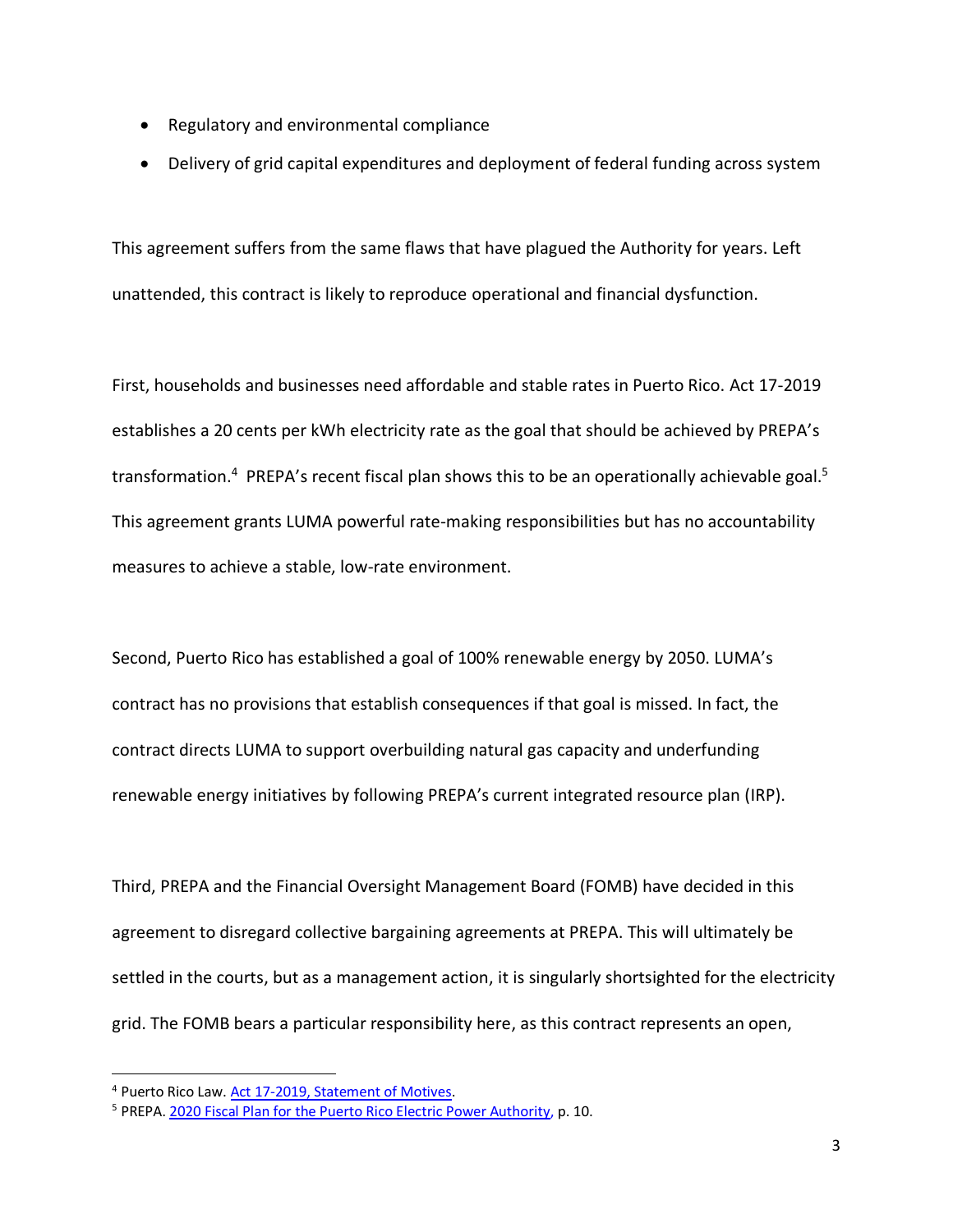hostile act by the board against organized labor. After four years, one would expect the board to have learned that participation in local political conflict is not constructive.

Mr. Chairman, I am limiting my testimony to these three points today but commend to you and the members issues raised in the hearing and in public communication that this contract was improperly let. My office will explore these issues and others related to: A lack of internal accountability in the contract to ratepayers; the questionable nature of the performance metrics identified in the contract; the lack of any consequences if LUMA fails to meet its goals; the inability of PREPA to fulfill its commitments under this contract; and certain inherent conflicts of interest built into the contract structure.

# **A. Rate Affordability**

The Puerto Rico Legislature passed Act 17-2019 that set 20 cents per kWh as the rate affordability goal of PREPA's transformation process.<sup>6</sup> The Legislature reached this view after an extensive review of Puerto Rico's economic, fiscal and energy condition, and after a survey of the energy laws that govern the Commonwealth. Included in that review was Act 120-2018,<sup>7</sup> the law that forms the statutory basis for the LUMA Energy contract.<sup>8</sup>

<sup>6</sup> Puerto Rico Law[. Act 17-2019.](https://aeepr.com/es-pr/QuienesSomos/Ley17/A-17-2019%20PS%201121%20Politica%20Publica%20Energetica.pdf) April 11, 2019.

<sup>7</sup> Puerto Rico Law[. Act 120-2018.](https://energia.pr.gov/wp-content/uploads/2019/06/Ley-120-2018-Ingles.pdf) June 21, 2018.

<sup>&</sup>lt;sup>8</sup> PREPA and P3 Authority. Puerto Rico Transmission and Distribution System Operation and Maintenance [Agreement, Whereas provisions.](http://www.p3.pr.gov/assets/executed-consolidated-om-agreement-td.pdf) June 22, 2020.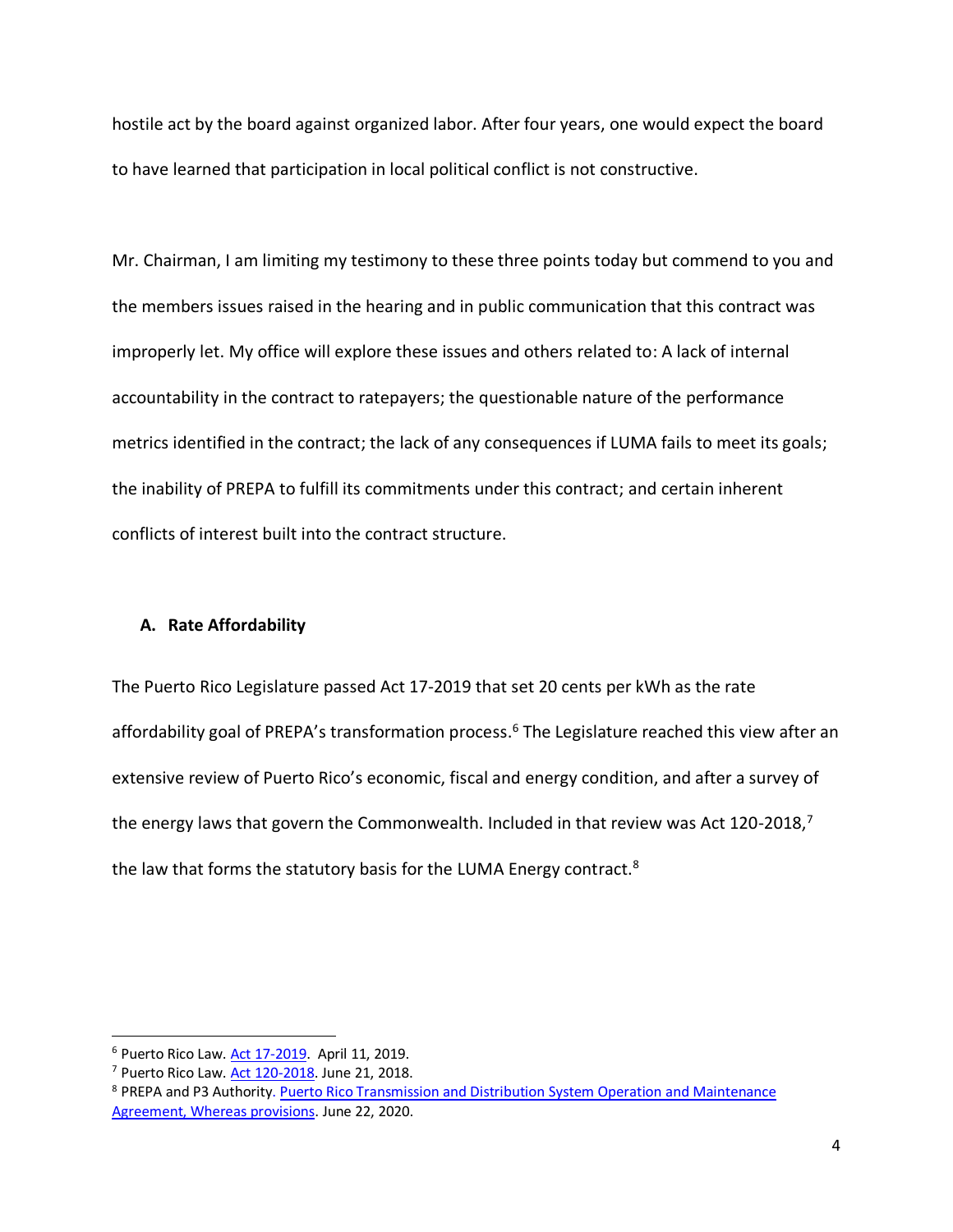The 20 cents per kWh goal is reflected in PREPA's current FY 2020 Fiscal Plan as operationally achievable under certain circumstances, most notably a heavy reliance on renewable energy and no debt service.<sup>9</sup>

This financial goal reflects several enduring realities of the economy of Puerto Rico.

- The economy is currently in a negative growth phase and is likely to remain so for the foreseeable future.<sup>10</sup>
- $\bullet$  Higher rates will mean less electricity consumption by Puerto Rico households.<sup>11</sup> Families with no or severely limited access to electricity face life-threatening conditions.<sup>12</sup>
- Higher rates will mean that Puerto Rico's businesses will be faced with an uncompetitive cost structure that impedes the recovery of the Commonwealth's economy.<sup>13</sup>
- Higher rates and the concomitant decline in consumption are disruptive to PREPA's current business model.
- A rate structure that purports to retire PREPA's legacy debt is unrealistic.<sup>14</sup>

<sup>11</sup> London Economics International. Critique of Government Parties' Assertions that the 9019 Settlement Will Not [Affect Non-settling Creditors and Will Avoid a Subsequent Title III Filing by PREPA.](https://creditorspr.com/wp-content/uploads/2020/02/Redacted-LEI-Report-filed-version.pdf) October 30, 2019

<sup>9</sup> PREPA. [2020 Fiscal Plan for the Puerto Rico Electric Power Authority.](https://drive.google.com/file/d/1paRgy0dJBkUH4-5eev7z2SuR0diil8g9/view) June 29, 2020, p. 10

<sup>10</sup> PREPA[. 2020 Fiscal Plan for the Puerto Rico Electric Power Authority.](https://drive.google.com/file/d/1paRgy0dJBkUH4-5eev7z2SuR0diil8g9/view) June 29, 2020, p. 49.

<sup>&</sup>lt;sup>12</sup> Hector Cordero Guzman. The Socio-Economic Impacts of the Puerto Rico Electric Power Authority (PREPA) [Restructuring Support Agreement \(RSA\) on the Population of Puerto Rico.](https://ieefa.org/wp-content/uploads/2019/12/PREPA-RSA-Cordero-Guzman-UTIER-REPORT-9-10-19-FIN-ENGLISH.pdf) June 25, 2019.

<sup>&</sup>lt;sup>13</sup> ICSE. [Testimonies in Opposition to Rate Increases, Puerto Rico Energy Commission, Docket # 2015-0001.](http://icsepr.org/wp-content/uploads/2017/10/ICSE-PR-Filed-Testimonies-FY-2017-Rate-Case-.pdf) October 2017.

<sup>&</sup>lt;sup>14</sup> London Economics International. Critique of Government Parties' Assertions that the 9019 Settlement Will Not [Affect Non-settling Creditors and Will Avoid a Subsequent Title III Filing by PREPA.](https://creditorspr.com/wp-content/uploads/2020/02/Redacted-LEI-Report-filed-version.pdf) October 30, 2019.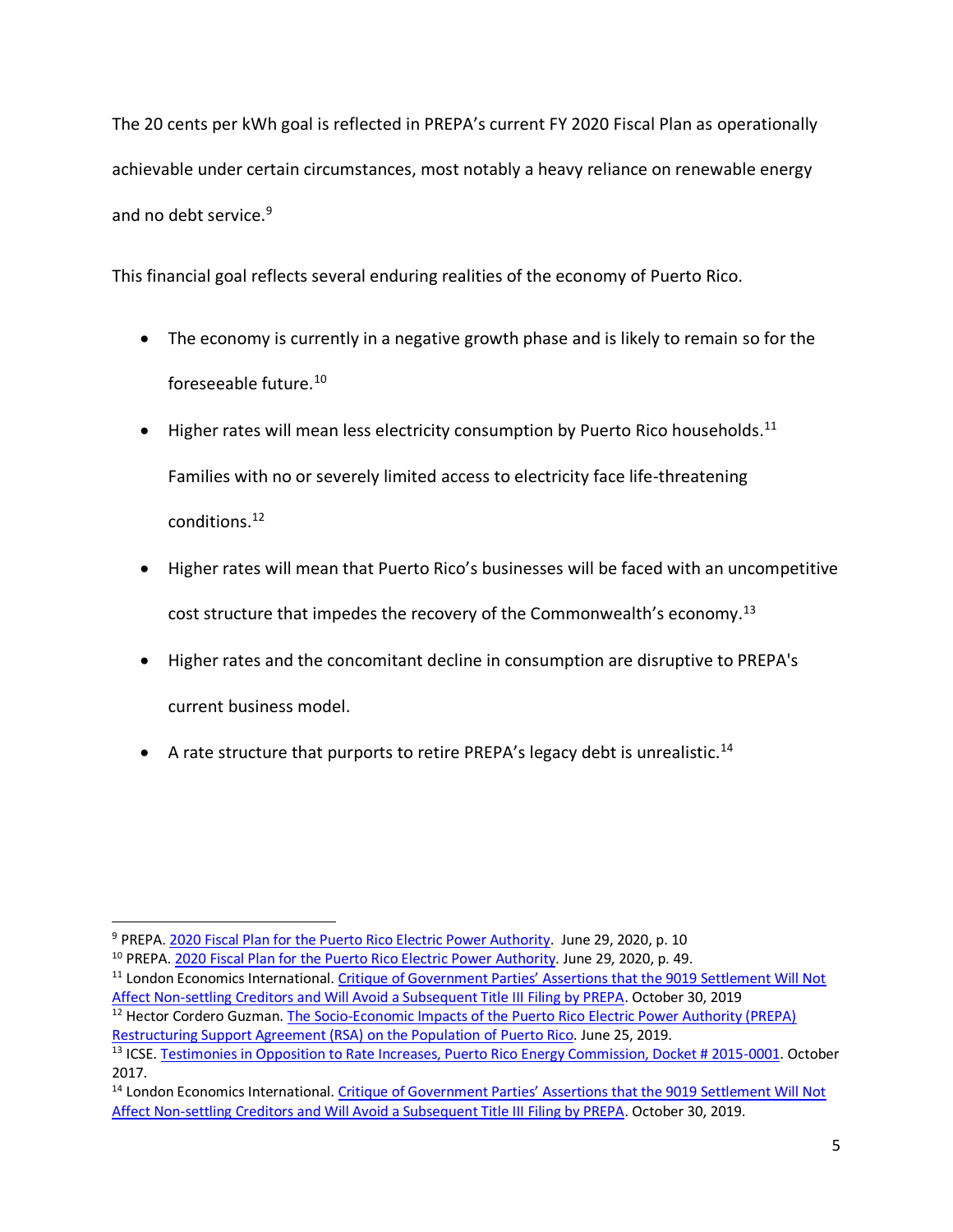## **The LUMA Energy Agreement and Puerto Rico's Rate Structure**

The agreement sets no particular operational goals for the rates charged by the new system and no specific savings targets. It is unclear how LUMA Energy's contract requirements are aligned with the current financial plan and rate structure.

The contract gives LUMA Energy broad authority to seek rate increases, and the expectation is that it will seek a rate increase soon.<sup>15</sup> The contract also assumes that LUMA Energy will participate in the collection of a transition charge that is ultimately approved by the Bankruptcy Court to settle PREPA's legacy debt obligations. 16

This broad structure is likely to result in upward pressure on PREPA's current rate of \$22.5 cents per kWh. <sup>17</sup> The upward rate pressure stems from:

1. **Fees** — The FY 2021 budget for PREPA includes \$119 million in fees for the FOMB, bankruptcy consultants and P3 Authority.<sup>18</sup> LUMA Energy's \$135 million in fees is added to this list.<sup>19</sup> This creates another expenditure of just under 1 cent per kWh. The combination of consultant fees (including LUMA Energy) amount to 1.6 cents per kWh in

<sup>&</sup>lt;sup>15</sup> PREPA and P3 Authority. Puerto Rico Transmission and Distribution System Operation and Maintenance [Agreement,](http://www.p3.pr.gov/assets/executed-consolidated-om-agreement-td.pdf) Annex II -Front End Transition Plan, p. II-30.

<sup>&</sup>lt;sup>16</sup> PREPA and P3 Authority. Puerto Rico Transmission and Distribution System Operation and Maintenance [Agreement,](http://www.p3.pr.gov/assets/executed-consolidated-om-agreement-td.pdf) Annex I – Scope of Services, Section E – Treasury, p. I-7.

<sup>&</sup>lt;sup>17</sup> PREPA[. Monthly Report.](https://aeepr.com/es-pr/investors/FinancialInformation/Monthly%20Reports/2020/May2020.pdf) May 2020, p. 25

<sup>&</sup>lt;sup>18</sup> PREPA[. Puerto Rico Electric Power Authority Fiscal Year 2021 Certified Budget.](https://drive.google.com/file/d/1yIV664F009bi3UeE9WBHi3J6U6r42tFQ/view) June 30, 2020.

<sup>&</sup>lt;sup>19</sup> PREP[A. Puerto Rico Electric Power Authority Fiscal Year 2021 Certified Budget. T & D Operator Costs.](https://drive.google.com/file/d/1yIV664F009bi3UeE9WBHi3J6U6r42tFQ/view) June 30, 2020.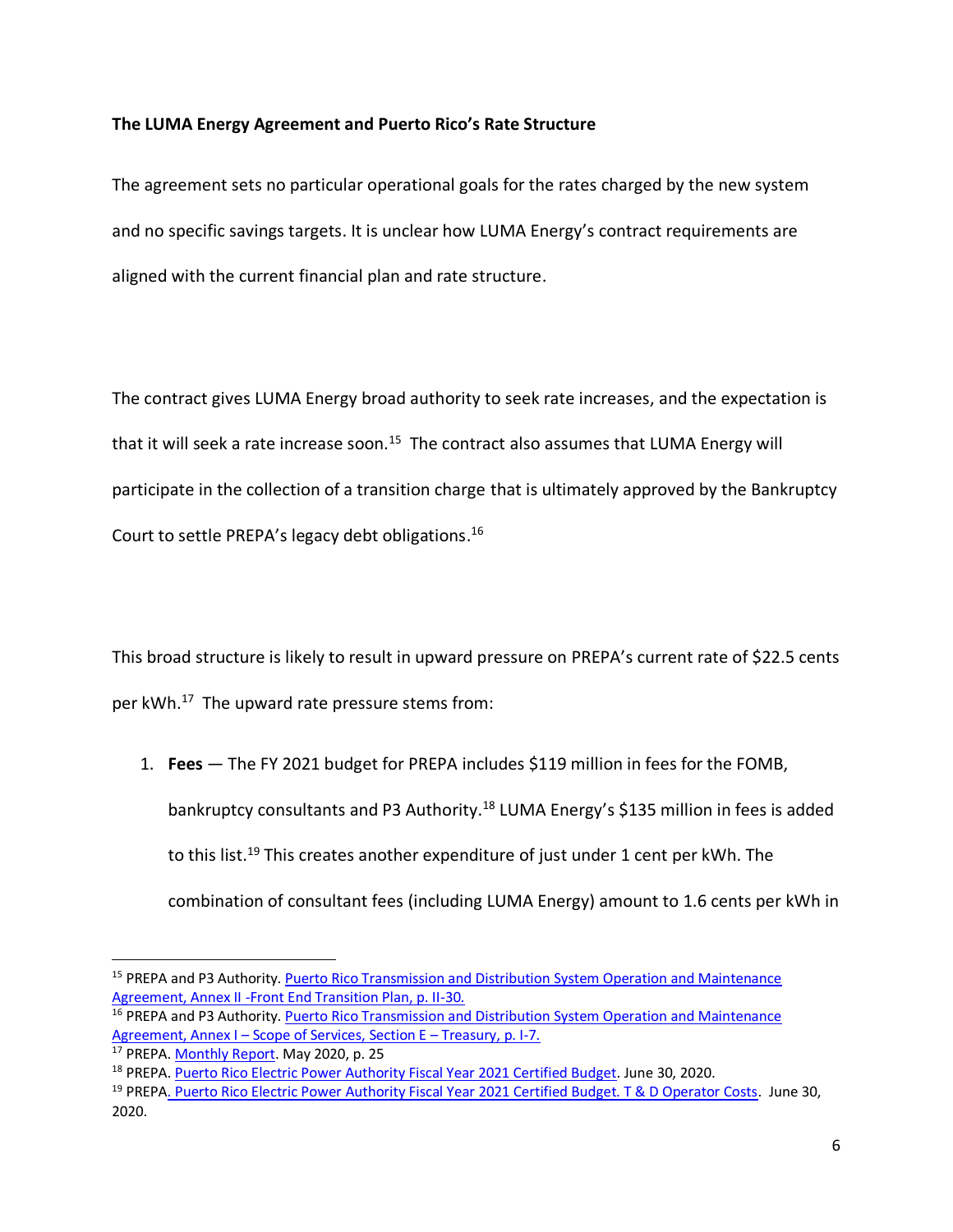FY 2021. Stated another way, the \$254 million price tag for consultants equals 21% of PREPA's non-fuel budget.

- 2. **Transition Charge** —The current proposed restructuring agreement calls for an initial rate increase of 2.8 cents per kWh and increases to over 4 cents per kWh.<sup>20</sup> The only reference in the agreement to the transition charge is that LUMA will collect it as part of its operational responsibilities. LUMA has no explicit responsibility for the all-in price of electricity charged to Puerto Rico's ratepayers.
- 3. **Savings Assumptions** LUMA Energy has no responsibility for successfully executing PREPA's current menu of savings initiatives or adopting new ones.<sup>21</sup> The stated goal of the new professional team of LUMA Energy is to improve PREPA's historic inability to execute on its operational reforms. Continued failure to implement cost-savings mechanisms will make it impossible for Puerto Rico's electricity system to recover.

LUMA's job will be to implement a budget prepared by LUMA, PREB, and P3, and for the foreseeable future, approved by the FOMB. In May 2018, IEEFA produced a review of PREPA's budget and proposed savings. It noted that there was no mechanism in the budget process that identified actual results of savings initiatives, nor that reported on the savings and integrated the savings into the budget and fiscal plan.<sup>22</sup> To date, neither PREPA nor the FOMB have publicly reported in a professional manner on any achieved

<sup>&</sup>lt;sup>20</sup> PREPA. Puerto Rico Electric Power [Authority Fiscal Year 2019 Fiscal Plan.](https://aeepr.com/es-pr/Documents/Exhibit%201%20-%202019%20Fiscal_Plan_for_PREPA_Certified_FOMB%20on_June_27_2019.pdf) June 27, 2019, p. 55 and 62. The FY 2020 Fiscal Plan makes no mention of the Restructuring Agreement that was carried as a projected expense in prior year fiscal plans.

<sup>&</sup>lt;sup>21</sup> PREPA[. 2020 Fiscal Plan for the Puerto Rico Electric Power Authority,](https://drive.google.com/file/d/1paRgy0dJBkUH4-5eev7z2SuR0diil8g9/view) [Section](https://aeepr.com/es-pr/Documents/Exhibit%201%20-%202019%20Fiscal_Plan_for_PREPA_Certified_FOMB%20on_June_27_2019.pdf) 9.3 Operational Measures, FY 2021 Measures, p. 62.

 $22$  IEEFA. [The Puerto Rico Electric Power Authority's Flawed Fiscal Plan](https://ieefa.org/wp-content/uploads/2018/05/The-Puerto-Rico-Electric-Power-Authoritys-Flawed-Fiscal-Plan_May-2018.pdf). May 2018, p. 22-23.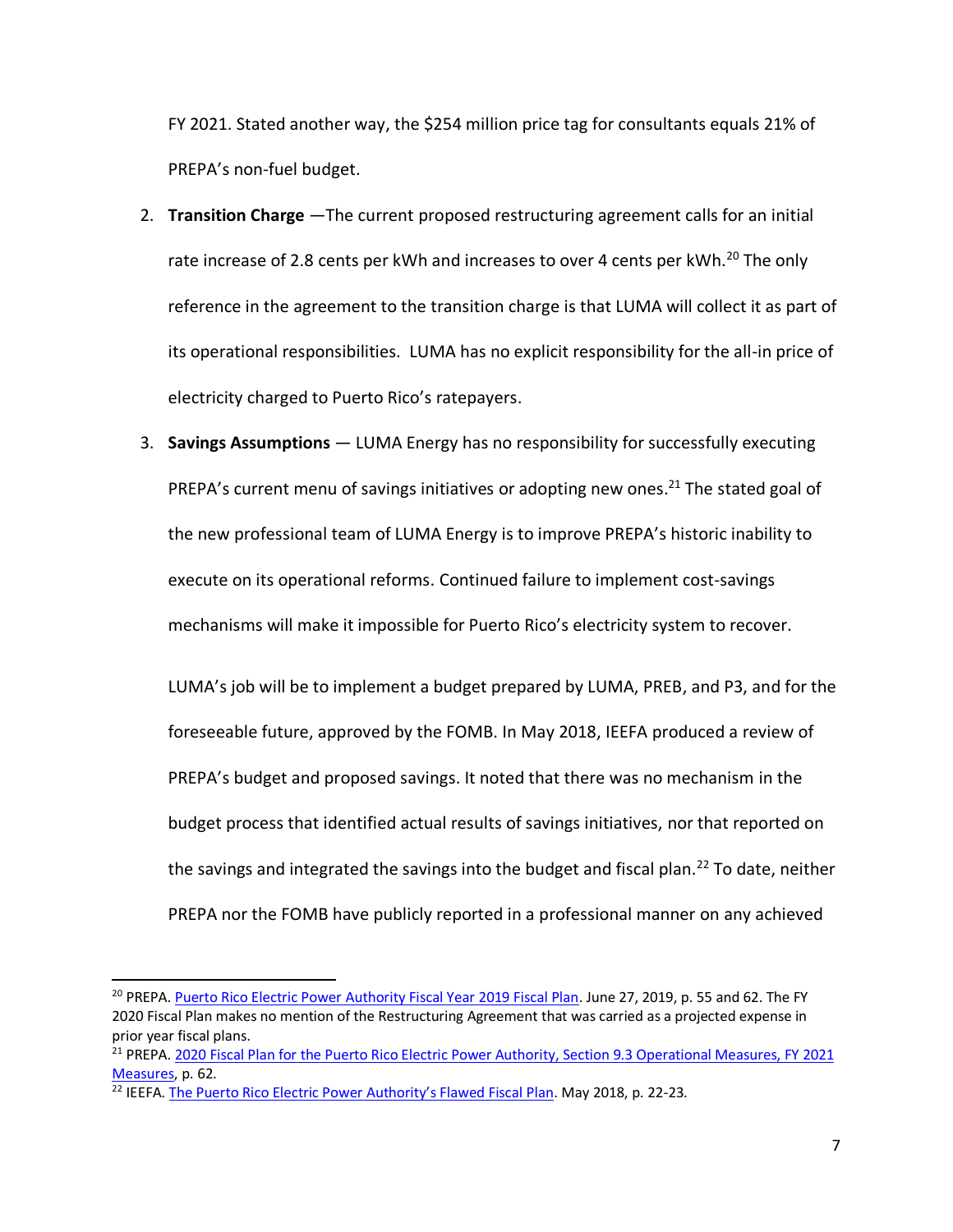savings or shown how those savings are having a positive impact on PREPA's budget balance.

PREPA's current fiscal plan relies heavily on fuel savings to achieve its short- and longterm fiscal goals.<sup>23</sup> The first major generation project, New Fortress Energy's San Juan 5 and 6, "lost savings" last fiscal year of an estimated \$100 million.<sup>24</sup> Despite an announcement that the project is complete, it has encountered additional business headwinds that PREPA sees as a fiscal risk.<sup>25,26</sup> In FY 2021, PREPA anticipates a fuel savings from its initiatives of between 2 and 3 cents per kWh, approximately \$200 to \$300 million annually.<sup>27</sup> However, if the authority continues to fail to execute on its initiatives, additional "lost savings" will push rates up faster and further.

PREPA's Certified Fiscal Plan and the legislative intent of PREPA's transformation plan must provide affordable rates. Rates that are rapidly approaching 30 cents per kWh under the current business regime and now under the professional guidance of LUMA are unsustainable and intolerable.

<sup>&</sup>lt;sup>23</sup> PREPA[. 2020 Fiscal Plan for the Puerto Rico Electric Power Authority,](https://drive.google.com/file/d/1paRgy0dJBkUH4-5eev7z2SuR0diil8g9/view) p.51.

<sup>&</sup>lt;sup>24</sup> PREPA[. 2020 Fiscal Plan for the Puerto Rico Electric Power Authority,](https://drive.google.com/file/d/1paRgy0dJBkUH4-5eev7z2SuR0diil8g9/view) p. 24.

<sup>&</sup>lt;sup>25</sup> FERC. [Order to Show Cause, Docket CP 20-466-000.](https://ieefa.org/wp-content/uploads/2020/06/FERC-Order-to-NFE-to-Show-Cause-20200618-305134121036.pdf) June 18, 2020.

<sup>&</sup>lt;sup>26</sup> Jose Ortiz, Chief Executive Officer, PREPA. [Ortiz letter to FERC.](https://energycentral.com/news/house-natural-resources-committee-issues-testimony-puerto-rico-electric-power-authority) July 2020.

<sup>&</sup>lt;sup>27</sup> PREPA[. 2020 Fiscal Plan for the Puerto Rico Electric Power Authority,](https://drive.google.com/file/d/1paRgy0dJBkUH4-5eev7z2SuR0diil8g9/view) p. 43.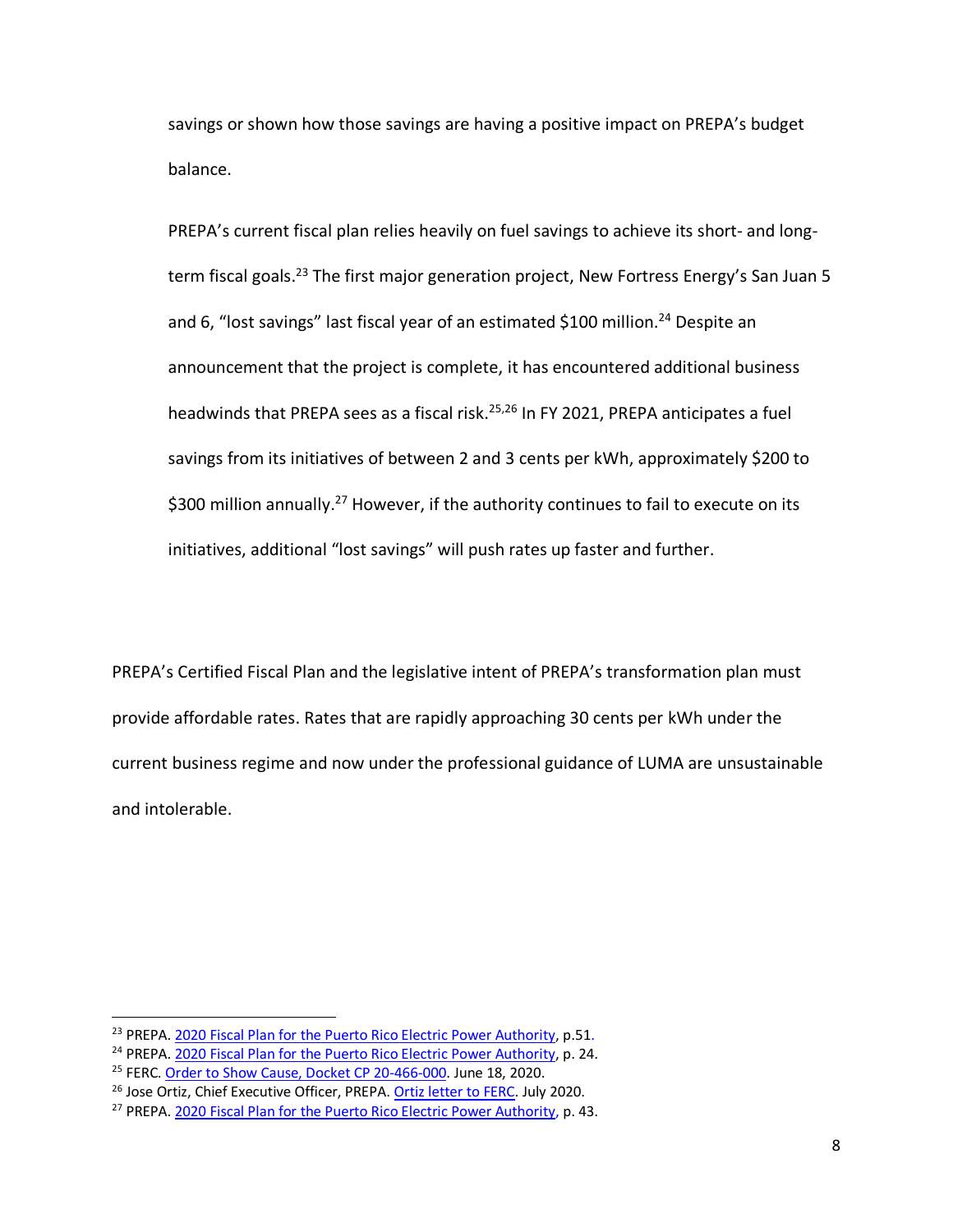The rate increases under this business design use the additional income to pay for more consultants, legacy debt under the proposed Restructuring Agreement and greater spending on fossil fuel. None of these funds are reinvested in the grid and its employees or for the benefit of ratepayers. All of it ends up in the coffers of mostly off Island beneficiaries - consultants, banks, investors and fossil fuel companies.

#### **B. Renewable Energy**

The principal goals to be achieved by a new electricity grid in Puerto Rico are resilience, accessibility and affordability. The Operation and Maintenance Agreement is the principal contract that governs the deployment of organizational resources to achieve these goals, While LUMA is responsible for integrated resource planning and power procurement, none of LUMA's performance incentives are tied to this issue.

The law in Puerto Rico establishes a goal of 100% renewable energy by 2050. There is currently an Integrated Resource Plan process being conducted under the Puerto Rico Energy Bureau's oversight to provide substantial planning tools and investment guidance, purportedly to achieve this goal. However, PREPA's substantive approach to the Integrated Resource Plan is to consistently advocate for natural gas solutions for Puerto Rico. These solutions will not result in Puerto Rico complying with current law. Evidence has been provided during the process that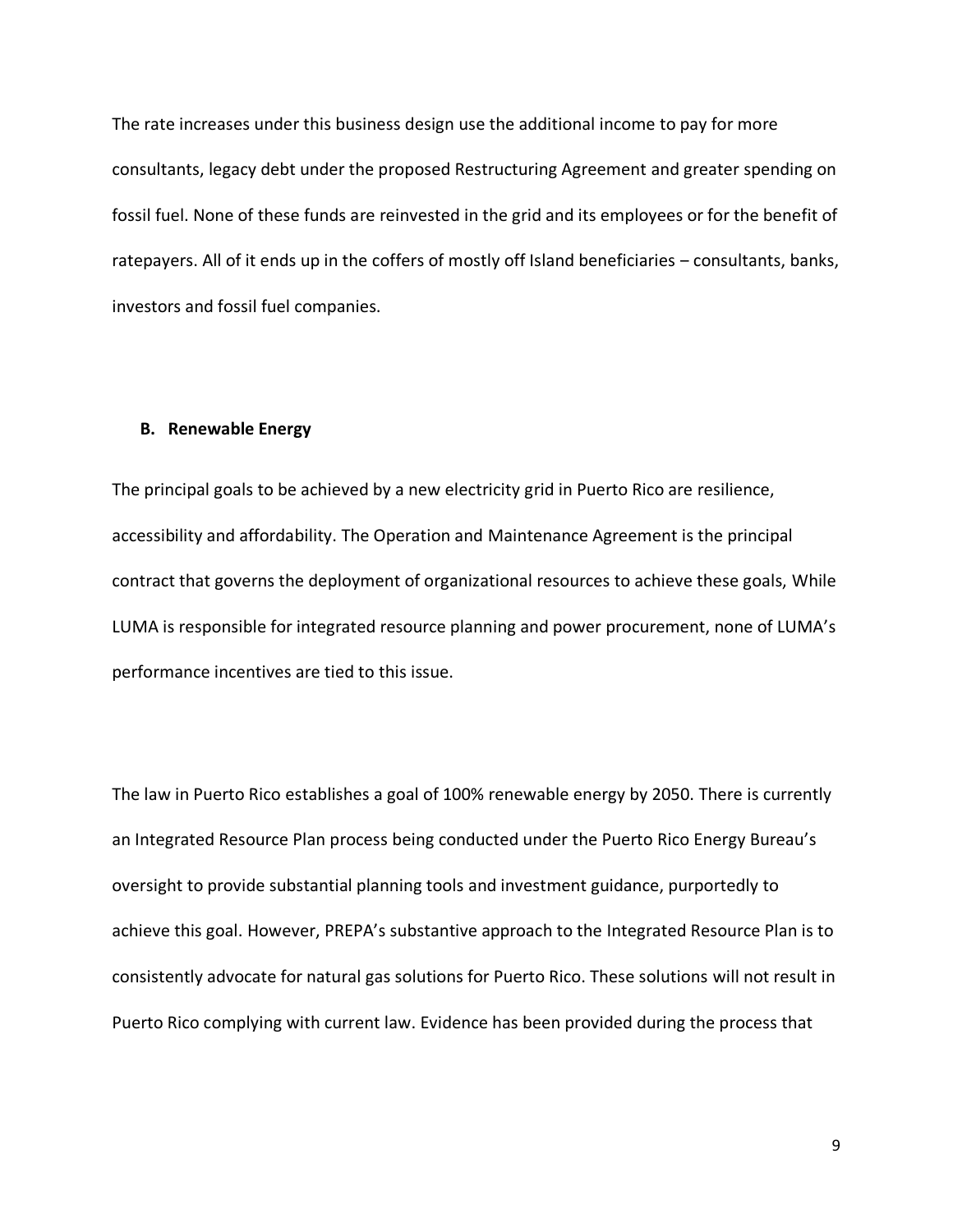shows PREPA's plans would result in the overbuilding of natural gas capacity and crowding out of renewable energy.<sup>28</sup>

Despite the lack of an approved Integrated Resource Plan, PREPA has moved forward with a pipeline of natural gas projects independent and apart from any outcome that may emerge from the Integrated Resource Plan. By codifying the dysfunctional IRP process and failing to exclude explicit benchmarks for renewable energy, this agreement continues to support a major natural gas buildout and fails to adhere to the goal of 100% renewable energy for Puerto Rico.

The agreement designates LUMA as the representative of the electricity system to the Puerto Rico Energy Bureau for the purposes of future integrated resource planning.<sup>29</sup> The contract also directs LUMA to align its planning with the Grid Mod Plan.<sup>30</sup> This plan increases the use of liquefied natural gas as a transition fuel that is more efficient and less polluting than the current use of diesel fuel, as well as placing LNG on a long-term, equal footing with solar and storage capacity investments.31,32,33,34

<sup>&</sup>lt;sup>28</sup> Earthiustice. [Groups argue for 100% renewable energy to the Puerto Rico Energy Bureau.](https://earthjustice.org/news/press/2020/100-percent-renewable-energy-governing-board-of-the-puerto-rico-electric-power-authority) February 10, 2020. <sup>29</sup> PREPA and P3 Authority. Puerto Rico Transmission and Distribution System Operation and Maintenance [Agreement, Section 5.6 \(f\) Integrated Resource Plan.](http://www.p3.pr.gov/assets/executed-consolidated-om-agreement-td.pdf) June 22, 2020, p. 67.

<sup>30</sup> PREPA[. Grid Modernization Plan for Puerto Rico.](https://recovery.pr/documents/Grid%20Modernization%20for%20Puerto%20Rico-English1.pdf)

<sup>31</sup> PREPA. *[Ibid.](https://recovery.pr/documents/Grid%20Modernization%20for%20Puerto%20Rico-English1.pdf)*, p. 4.

<sup>32</sup> PREPA. *[Ibid.](https://recovery.pr/documents/Grid%20Modernization%20for%20Puerto%20Rico-English1.pdf)*, p. 5.

<sup>33</sup> PREPA. *[Ibid.](https://recovery.pr/documents/Grid%20Modernization%20for%20Puerto%20Rico-English1.pdf)*, p. 6.

<sup>34</sup> PREPA. *[Ibid.](https://recovery.pr/documents/Grid%20Modernization%20for%20Puerto%20Rico-English1.pdf)*, p. 6.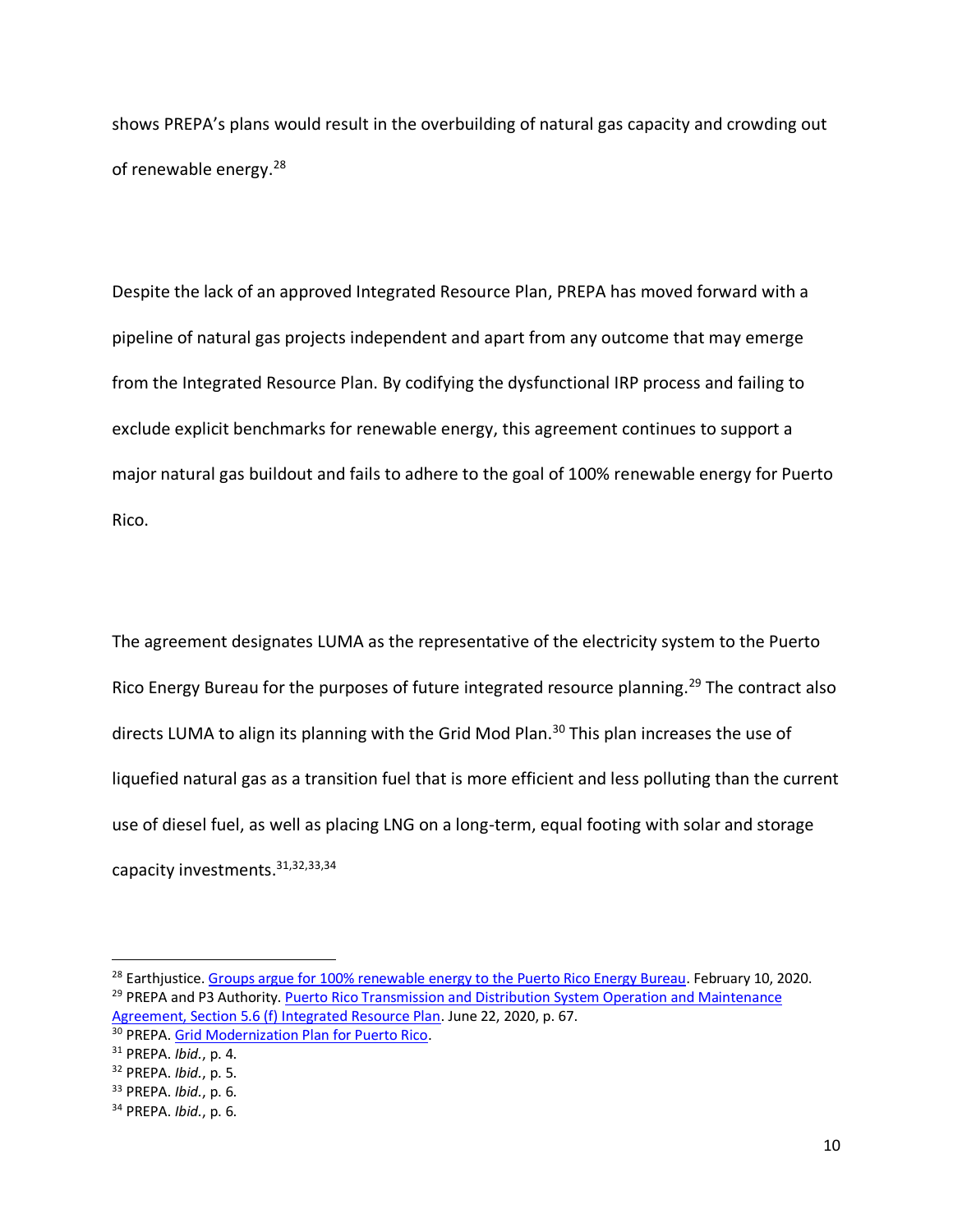Investments made along these lines, largely with federal dollars, <sup>35</sup> will ensure the overbuilding of natural gas capacity and provide almost no support for renewable energy, the purported goal of Puerto Rico law. Does the management of PREPA expect a significant federal cash infusion beyond the \$20 billion to support renewable energy development?

The main problem with the agreement is that it, like PREPA's general policy direction and investments, does not support a path to 100% renewable energy. Plans have been put forward for greater participation and cost savings initiatives by energy consumers in Puerto Rico through energy conservation and efficiency, photovoltaic systems sited on rooftops or close to the point of use, energy storage (batteries) systems, and other alternatives to centralized generation at fossil fuel plants.<sup>36</sup> By perpetuating centralized generation and supportive transmission and distribution investments, the contract with LUMA facilitates the operation of projects such as the AES coal-burning power plant in Guayama beyond the end of the AES contract term, as well as the rest of the central station fossil fuel plants located in southern Puerto Rico.

#### **C. Labor**

The agreement also excludes the organized unions at PREPA from the partnership. The Operating Agreement does not recognize UTIER (the largest current union) or any other union.

<sup>&</sup>lt;sup>35</sup> PREPA[. 2020 Fiscal Plan for the Puerto Rico Electric Power Authority, Chapter 11: Federal Funding.](https://drive.google.com/file/d/1paRgy0dJBkUH4-5eev7z2SuR0diil8g9/view) June 29, 2020 <sup>36</sup> [www.queremossolpr.com](https://www.queremossolpr.com/)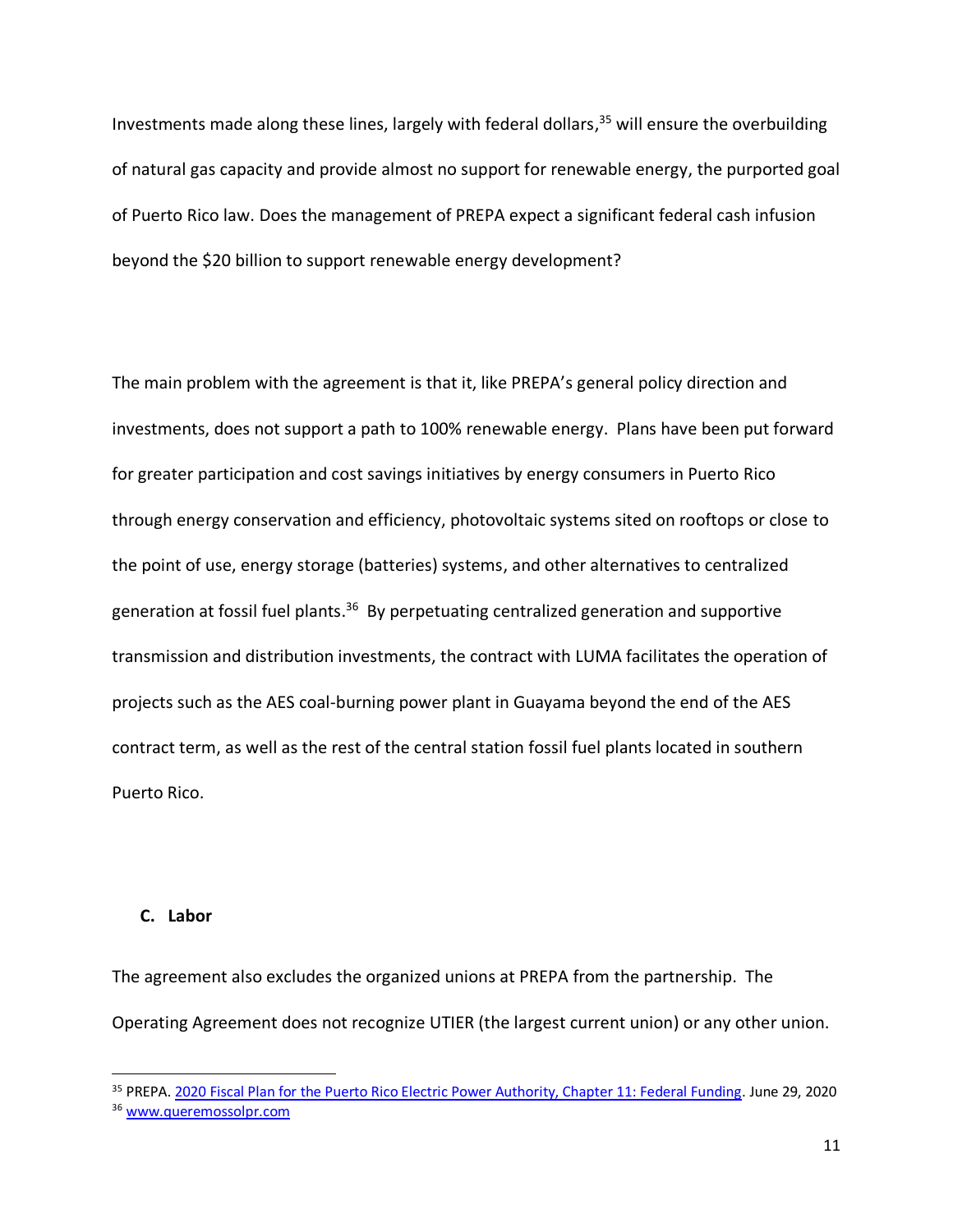LUMA will not be required to recognize the existing collective bargaining agreement with UTIER. The agreement makes it clear that existing seniority and certain benefits will not be honored, and that LUMA is not required to hire existing PREPA employees.

The agreement appears to be contrary to the P3 statute,<sup>37</sup> where certain labor protections are included. Section 15 of Act 120-2018 contains provisions that generally protect the existing workforce. Any agreement under P3 statutes would be in accordance with existing laws, rules and collective bargaining agreements. The law also provides that no employee will lose their job. More specifically, job security, pension benefits and other vested rights are protected under this statute.

The agreement, however, specifically excludes the existing collective bargaining agreement.<sup>38</sup> This provision appears to contradict Act 120-2018.

Partnership arrangements between existing labor organizations and new utility managers are quite common. LUMA Energy LLC is a joint venture between Texas-based Quanta Services, Inc., and Calgary-based Atco Ltd. Approximately 35% of Quanta's 30,500 employees are covered by

<sup>37</sup> Puerto Rico Law. [Act 120-2018, Section 15.](https://energia.pr.gov/wp-content/uploads/2019/06/Ley-120-2018-Ingles.pdf) June 21, 2018.

<sup>&</sup>lt;sup>38</sup> PREPA and P3 Authority. Puerto Rico Transmission and Distribution System Operation and Maintenance [Agreement, Definitions, Systems Contracts.](http://www.p3.pr.gov/assets/executed-consolidated-om-agreement-td.pdf) June 22, 2020, p. 29.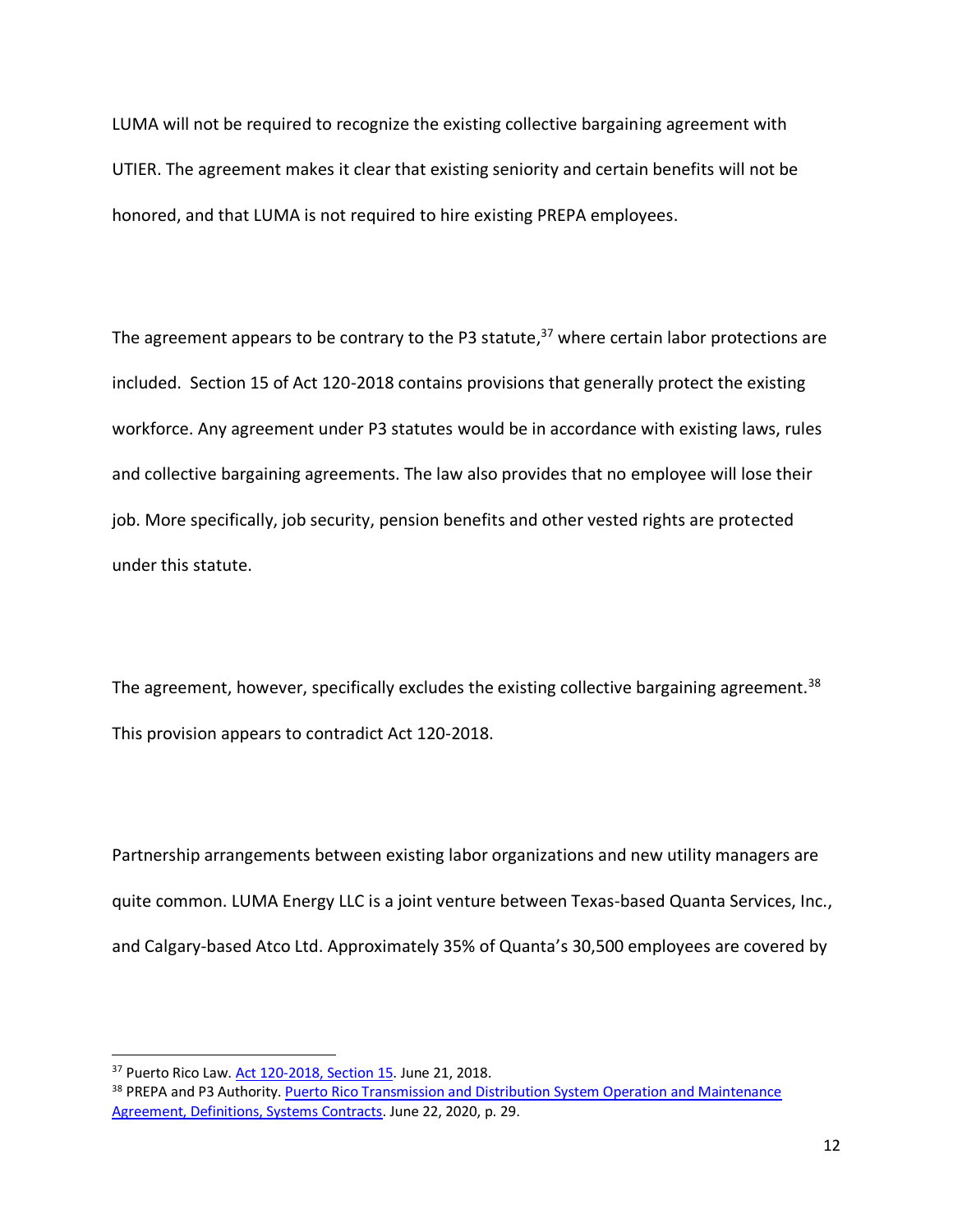collective bargaining agreements that require payments to employees for wages, salaries, benefits and pensions.<sup>39</sup>

As new operators have taken on new assignments in other jurisdictions, existing collective bargaining agreements and union representation have been integrated into the new contracts. For example, the Long Island Power Authority (LIPA) entered an Operations and Management Agreement with Public Service Enterprise Group (PSEG) in 2013.<sup>40</sup> The agreement identifies the International Brotherhood of Electric Workers (IBEW) as the local union covering the workers, aligns the contract with the existing collective bargaining agreement and further details employee rights under the transition and enforces existing salaries, health plan and pension agreements.<sup>41</sup>

The failure to include labor in the partnership arrangement sets LUMA Energy on a collision course with PREPA's union staff.<sup>42</sup>

PREPA's decision to exclude its union from the partnership agreement represents yet another poor management decision.<sup>43</sup> PREPA has hired LUMA to manage PREPA's transition according

<sup>39</sup> Quanta Services. 2019 [Form 10-K,](https://investors.quantaservices.com/sec-filings/annual-reports) p. 5.

<sup>&</sup>lt;sup>40</sup> Long Island Power Authority. Amended and Restated Operations Agreement between Long Island Lighting [Company \(LILCO\) d/b/a LIPA and PSEG Long Island LLC.](https://www.lipower.org/wp-content/uploads/2016/10/OSA.pdf) December 31, 2013.

<sup>&</sup>lt;sup>41</sup> Long Island Power Authority. Amended and Restated Operations Agreement between Long Island Lighting [Company \(LILCO\) d/b/a LIPA and PSEG Long Island LLC, Section 4.5 \(C,D\).](https://www.lipower.org/wp-content/uploads/2016/10/OSA.pdf) December 31, 2013.

<sup>&</sup>lt;sup>42</sup> Bloomberg. [Puerto Rico unions to strike against \\$1.7 billion power deal.](https://news.bloomberglaw.com/daily-labor-report/puerto-rico-unions-to-strike-against-1-7-billion-power-deal-1) July 7, 2020.

<sup>&</sup>lt;sup>43</sup> IEEFA. PREPA privatization [plan overlooks unionized workers as best asset.](https://ieefa.org/ieefa-puerto-rico-prepa-privatization-overlooks-unionized-workers-as-best-asset/) February 25, 2019.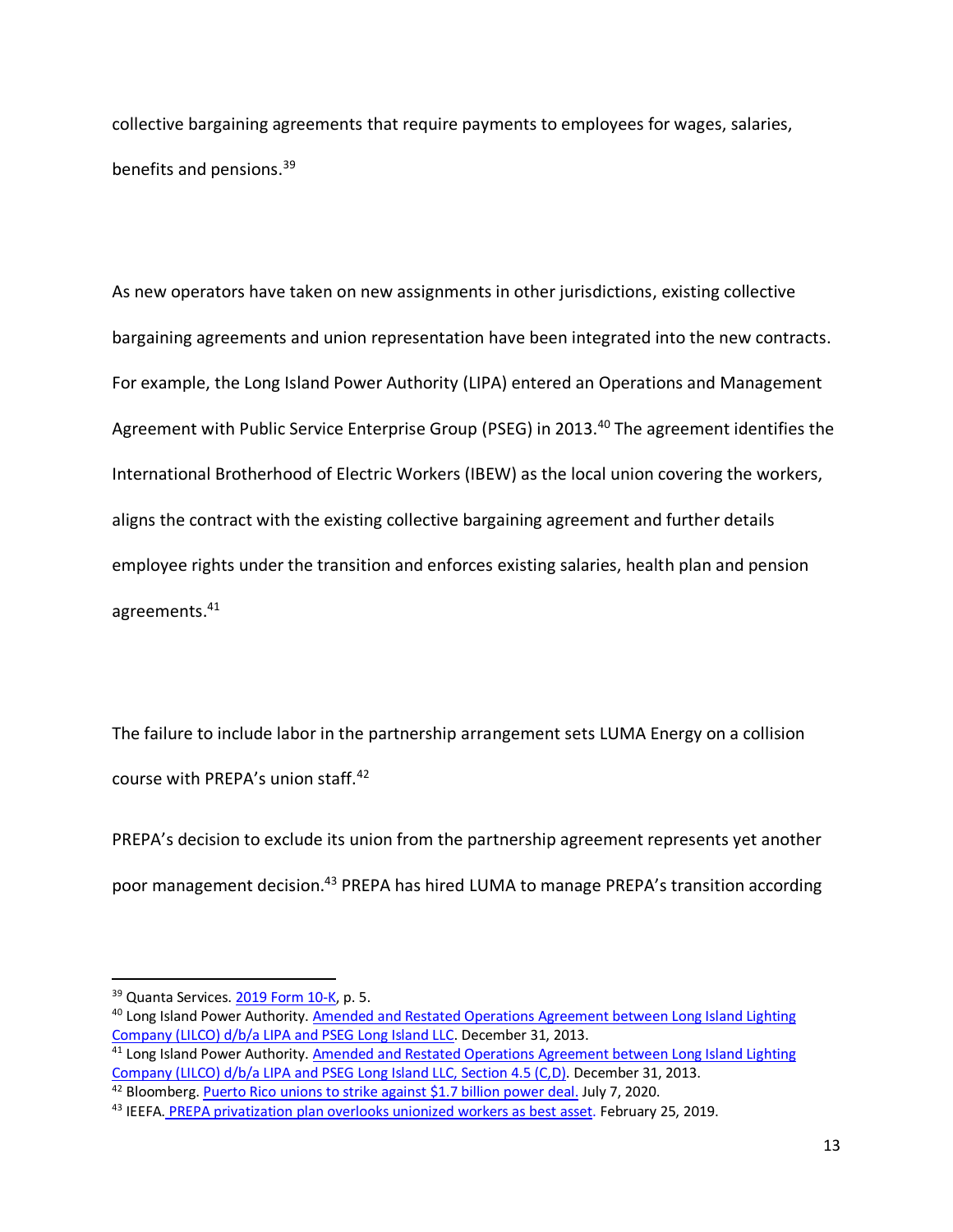to professional standards.<sup>44</sup> LUMA has long-term experience with existing unions, knowledge of collective bargaining agreements and uses its union relationships as a selling point to potential customers.

PREPA and the Financial Oversight and Management Board have, however, chosen to ignore this professional capacity and instead decided on a conflict-oriented approach with its labor organization.

Such an approach is a poor management decision. UTIER and the professional staffs of PREPA have served the authority well, particularly during periods of acute stress from weather events. While Puerto Rico's political leadership failed, PREPA's leadership failed and, of course, PREPA's generation system failed, UTIER's employees showed up for work. Union jobs with good salaries and benefits are scarce on Puerto Rico and represent an important element of the island's shrinking middle class. Employees live on the island, raise families and spend money in Puerto Rico. The elimination of UTIER and its collective bargaining agreement is another self-inflicted wound to the Puerto Rico economy.

<sup>44</sup> PREPA. [2020 Fiscal Plan for the Puerto Rico Electric Power Authority.](https://drive.google.com/file/d/1paRgy0dJBkUH4-5eev7z2SuR0diil8g9/view) June 29, 2020, p. 30. The Fiscal Plan cites the need for professional and technological competence as the key reasons for using a private operator to run the electricity grid in Puerto Rico.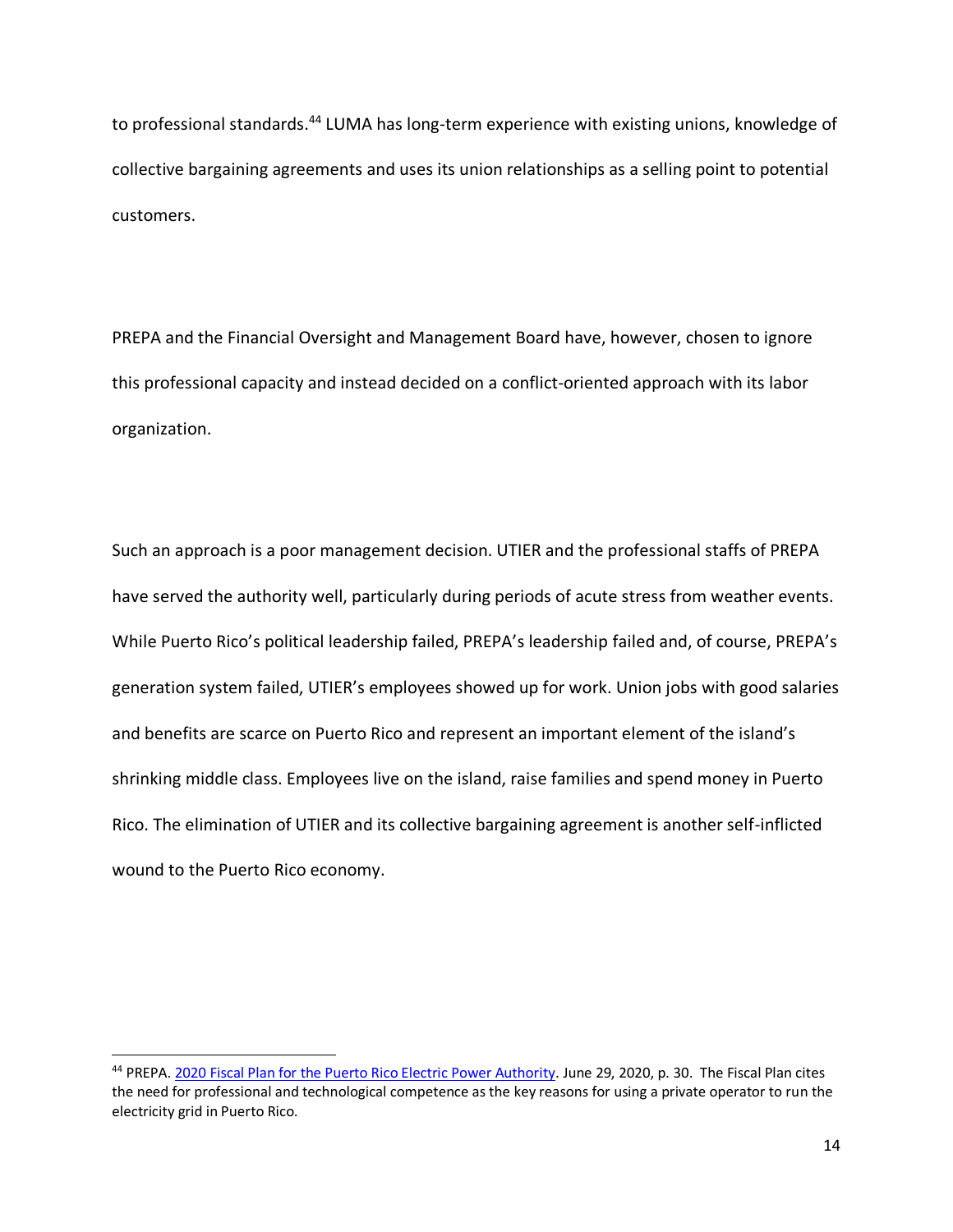This decision is corrosive to the establishment not only of the management partnership required at PREPA but also of the need by the FOMB (particularly in the absence of responsible gubernatorial leadership) to include all representatives of Puerto Rico's community in the solution to the fiscal problem. The most common and justified complaint against control boards is a certain high-handedness that comes with the imposition of their authority. This authority inherently diminishes the electoral franchise and weakens the control of local elected leaders. This temporary diminution of democratic institutions is done, in theory, to support the restoration of new fiscal and economic practices and to restore the authority of duly elected democratic leaders and local institutions.

The antidote for a board confronted with these pressing dilemmas in Puerto Rico can be found in the experience of several control boards and it does not include confrontation with labor.<sup>45</sup> Ultimately, a time of austerity and conflict can also be a time of education, trust-building and negotiated agreements that help a government move from fiscal and political distress toward a new plan that includes a growing economy and a responsible level of service provision. In this instance, the first major public-private partnership agreement for PREPA, the FOMB has ignored these central tenets of sound control board practice and opted for open hostility toward labor.

<sup>&</sup>lt;sup>45</sup> Centro De Priodismo Investigativo[. The Silent Expansion of Fiscal Control Boards in the U.S.](https://periodismoinvestigativo.com/2017/06/the-silent-expansion-of-fiscal-control-boards-in-the-u-s/) June 1, 2017.